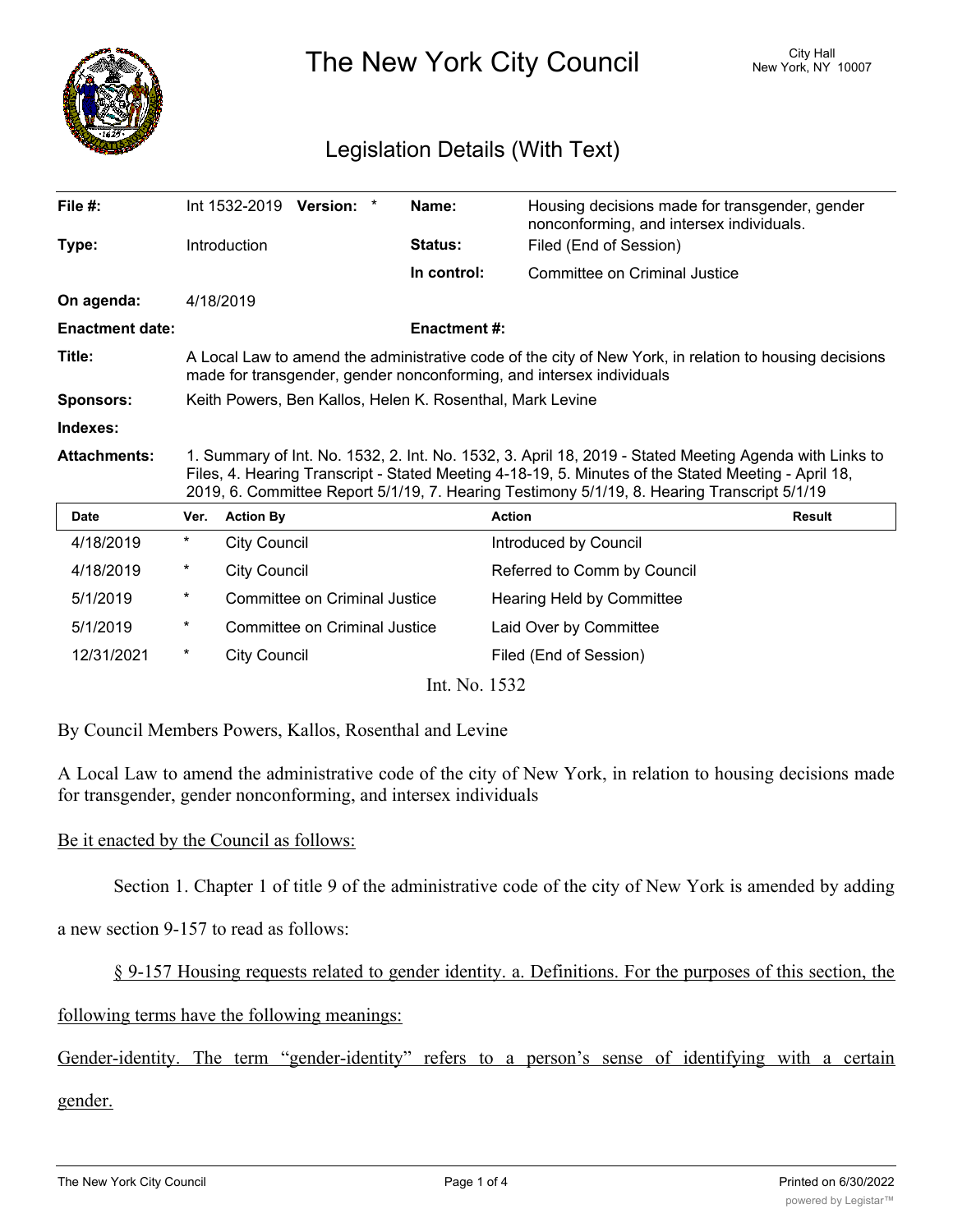Intersex. The term "intersex" means a person who has sexual or reproductive anatomy or chromosomal pattern does not seem to fit typical definitions of male or female.

Transgender. The term "transgender" means a person who has a gender identity that is different from the person's assigned sex at birth.

b. Subject to section 115 of title 28 of the code of federal regulations, all incarcerated individuals shall be assessed during an intake screening and upon transfer to another facility for their risk of being sexually abused by other inmates or sexually abusive toward other incarcerated individuals. The intake screening shall consider, at a minimum, the following criteria to assess incarcerated individuals for risk of sexual victimization:

1. Whether the incarcerated individual has a mental, physical, or developmental disability;

2. The age of the incarcerated individual;

3. The physical build of the incarcerated individual;

4. Whether the incarcerated individual has previously been incarcerated;

5. Whether the incarcerated individual's criminal history is exclusively nonviolent;

6. Whether the incarcerated individual has prior convictions for sex offenses against an adult or child;

7. Whether the incarcerated individual is or is perceived to be gay, lesbian, bisexual, transgender, intersex, or gender nonconforming;

8. Whether the incarcerated individual has previously experienced sexual victimization;

9. The incarcerated individual's own perception of vulnerability; and

10.Whether the incarcerated individual is detained solely for civil immigration purposes.

c. Subject to section 115 of title 28 of the code of federal regulations, the department shall establish a process for transgender and intersex individuals to self-identify as such at intake, and use such selfidentification to make housing and programming assignments on a case-by-case basis. In determining such housing and programming assignments, the department shall consider whether a placement would ensure the incarcerated individual's health and safety, and whether the placement would present management or security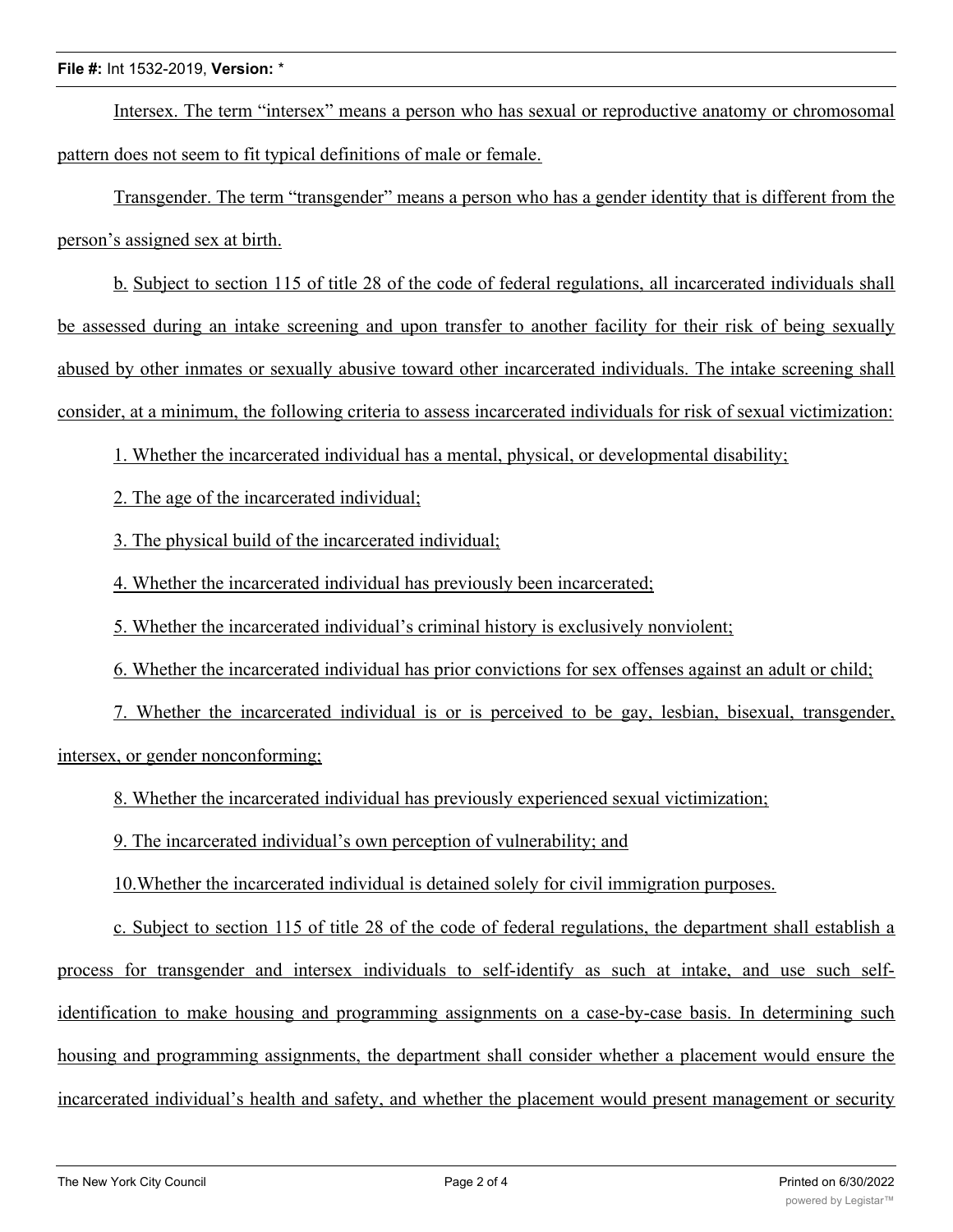problems. The department shall not prevent incarcerated individuals from identifying as transgender solely because of classification as a different gender while previously incarcerated or because of the absence of documents indicating medical transition.

d. Subject to section 115 of title 28 of the code of federal regulations, the department shall establish a process for allowing transgender and intersex individuals who have requested entrance into a type of housing facility due to such identification and have been denied such request to appeal such denial. The department shall maintain formal written procedures consistent with this policy and with the following provisions:

1. The department shall provide written notice to such individuals that such a determination may be appealed, and describe the appeals process in plain and simple language. The department shall ensure that such written notice is available in multiple languages.

2. The department shall create an appellate review board consisting of the chief of correction or their designee, the commissioner of correction or their designee, and the vice president of correctional health services or their designee to review the initial decision. The appellate review board shall not consist of the same decision-makers responsible for making initial housing determinations.

3. The appellate review board shall issue a determination within 48 hours of receipt of any appeal and shall consider the written opinion of the board of correction in making its determination.

4. Within 24 hours of making its determination, the appellate review board shall provide the incarcerated individual with a written copy of the determination specifying the facts and reasons underlying such determination. Where the appellate review board reaches a decision against the advice of the advisory committee, the appellate review board shall explain the discrepancy.

5. The department shall provide all written materials having to do with the appeals process in multiple languages, and shall ensure that incarcerated individuals are given any verbal assistance necessary to meaningfully understand such procedures.

§ 2. Section 626 of the New York city charter, as amended by local law number 102 for the year 1977, is